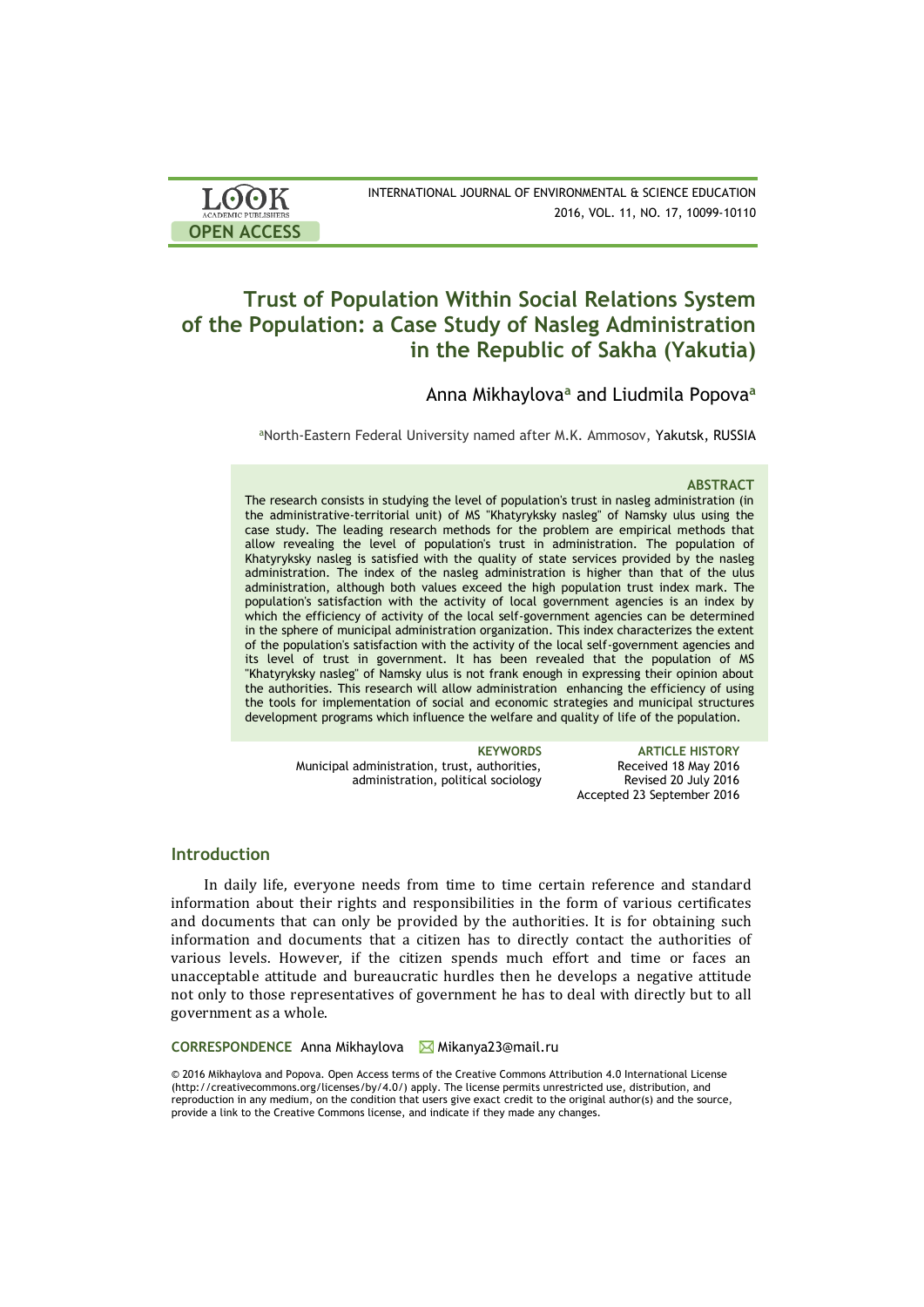It is at the daily life level when receiving the information services from the authorities that most people form their attitude to the authorities. Yet if the society turns out to lack sufficient information about the decisions made and prepared a nd actions of the legislative power, about the current events and situation in social, economic, social and political spheres, and if citizens and social structures cannot obtain valid, objective and necessarily documented information on the questions that interest them, then favorable conditions arise in the society for emergence of various conjectures and stable myths that as a rule show a negative attitude towards the authorities. In such situations, mistrust and suspicion will prevail in the society's attitude to the government and all actions of the authorities, even those objectively aimed at satisfying the interests of each person and the society as a whole, will be perceived in the society poorly. With regard to this, it should be borne in mind that mistrust to authorities is initially peculiar to a person, for even the democratic government in its nature is designed for functions of certain coersion and limiting the person's freedom in the interests of the entire society. It is these provisions that give relevance to the study. The object of the study is the population of Khatyryksky nasleg (Khatyryksky rural settlement) of Namsky ulus (Namsky rural area). The subject of the study is the population's trust in the settlement administration of the municipal structure "Khatyryksky settlement" of Namsky rural area. The objective of the study consists in using a case study of the research object to find out the level of population's trust in the settlement administration of the "Khatyryksky settlement" MS of Namsky rural area. Many researchers tend to consider trust as a condition of independent choice to be one of the principal features of the modern society distinguishing it from the traditional one. The modernity forms a special environment from which the "copresences" that are characteristic of the traditional lifestyle pattern gradually disappear. The logics of an individual's actions becomes less predictable, hence the opportunities for controling the actions of others get limited. Such non-transparency of a large quantity of social situations, an opportunity to choose generates a need of finding other ways than the traditional society ones for maintaining stability of social interactions.

# **Literature Review**

The review of approaches to determining the notion of trust should be commenced from the ideas of G. Zimmel (1999) and F. Tjonnis (2002). In their works, the conditions and signs of the transition from the traditional society to the modern one during which the nature of trust changes. So, in the modern society, trust remains one of the way for maintaining the stability of social interactions acquiring an impersonal character. As G. Zimmel (1999) believes, the modern societies are characterized by reduction of the area of personal trust, as other grounds for exchange become relevant, in particular, the impersonal trust: social interactions are objectified and the essence is brought down not to exchange between individuals but to exchanging a certain object. In this case, trust is not an expression of admitting the partner's personal reliability but acts as a depersonified guarantor of continuation of the interactions. Personal features of the exchange participants lose the previous meaning giving their place to objects. Exchange is viewed as "objectivation of human interactions" and the impersonal and fragmented character of today's society due to objectivation of culture leads to loss of the need of personal knowledge.

F. Tjonnis (2002) analyzes the phenomenon of trust similarly to G. Zimmel (1999), within the context of determining the key characteristics of the modern society. According to F. Tjonnis (2002), the influence of the phenomenon of "modern trust" is most notable in the economic sphere where not all the scope of contractual relations is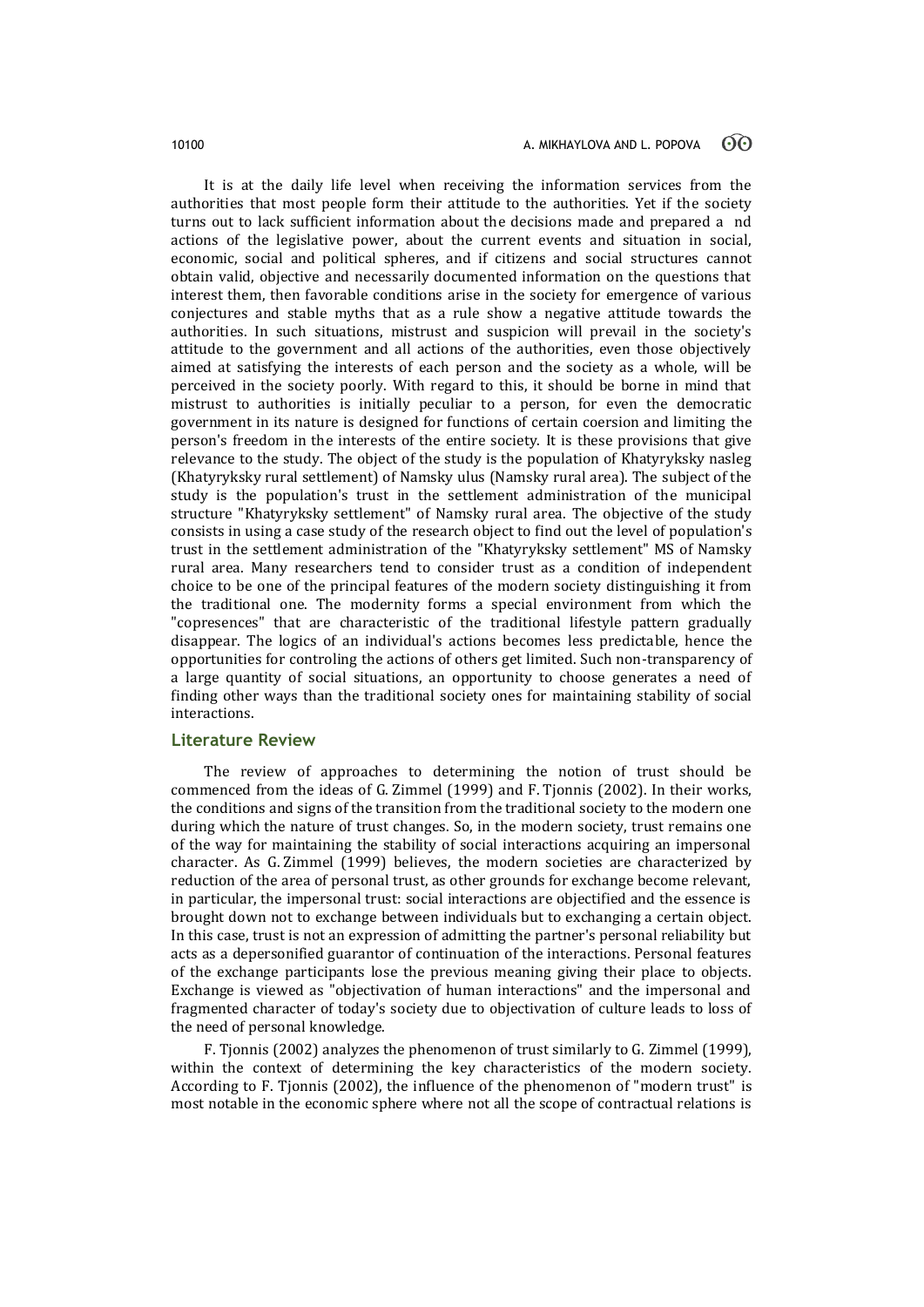controlled by law (by the state). Under such conditions, the participants set rules the adherence to which much depends on the partners' ideas about reliability and responsibility, as well as on the credit capacity of the other "entity". This is not a feeling of trust resulting from the intimate nature of the community life but a necessity of introducing some certainty during exchange. When entering the exchange relations, the "entity" is included into the sphere of the shared (social) will every time getting under influence of the common opinions and values. Thus, the social opinion concentrates the social knowledge giving an opportunity to pay trust under the lack of experience of direct interaction.

J.M. Lewis et al. (2014) conducted a quantitative research where they studied the notion of social capital – trust of population in social and economic reforms in the society. In their study, I. Isiguro & Y. Okamoto (2013) described the theory of trust emancipation in society and the results of studying the social incertitude in the Japanese society. They came to the conclusion that those having a lower income and receiving social support have a greater trust in the state. The work by J.Wu & Ch. Francisco (2014) analyzes the level of trust in and that of agreement with the decisions of the authorities, the level of group cohesion, with the mechanism of feedback from the state demonstrated. H. [Gyuseog](javascript:__doLinkPostBack() & C[h.Sang-Chin](javascript:__doLinkPostBack() (2011) conducted a sociological analysis of the level of trust – social capital as a case study of Asian countries. It has been revealed that the level of trust in the state and non-commercial organizations are influenced by the closeness of relations, culture in the society, traditions and customs of the state. As a result of a sociological survey, R. Pevnick (2009) has found that the quantity of immigrants influences the level of trust in authorities: the higher the quantity of immigrants is, the lower the level of trust in the state administration agencies is. Empirical proofs of the statement on the adjustment of social trust issues, governmental regulation and normative approach. K. Bijlsma-Frankema & A.C. Costa (2005) study the relation between the notion of trust and control in the state, the efficiency of reforms.

Research methodology issues were deeply considered at the international level in the works of O. Fedotova & O. Chigisheva (2015), A. Moravcsik (2014). F.J. [Elgar](javascript:__doLinkPostBack() (2010) research reflects the results of the study showing the difference in the level of income and public health in the light of the social reforms of the state. Some scholars (Buyukcan-Tetik et al., 2015; Mohseni & Lindstrom, 2007; Wang & Ma, 2016; Mihajlova & Popova, 2015; Rouchier, 2002; Isiguro & Okamoto, 2013; Kashima et al., 2008; Wilson, 2016) research different aspects of social problems in contemporary society and the level of peopl`s trust to the state that is considered to be the key to efficient functioning of the society (Jovanović, 2016; Laborde, et al., 2014; Yee, 2015) and is formed mainly through competent use of media resources (Zolfaghar & Aghaie, 2012; Hung-Baesecke, Yi-Ru & Boyd, 2016, Schilke, Reimann & Cook, 2013).

Thus, the interest in the problem of trust is associated both with the attempts to build a general concept of modern society and with analyzing individual types of social communities. Various directions of research are possible in this problem range: trust as solidarity, trust as a social capital, trust as a way for reduction of transaction costs, main types of the modern trust and situational analysis of trust relationships.

### **Methodological Framework**

As the research method, the authors selected that of formalized interview with the tools (questionnaire form) prepared in advance, permitting no changes in wording and the order of putting the questions which allows covering a sufficient quantity of respondents and finding out their opinions as for the questions put with the required extent of depth. Today, in order to evaluate the level of trust, both foreign and Russian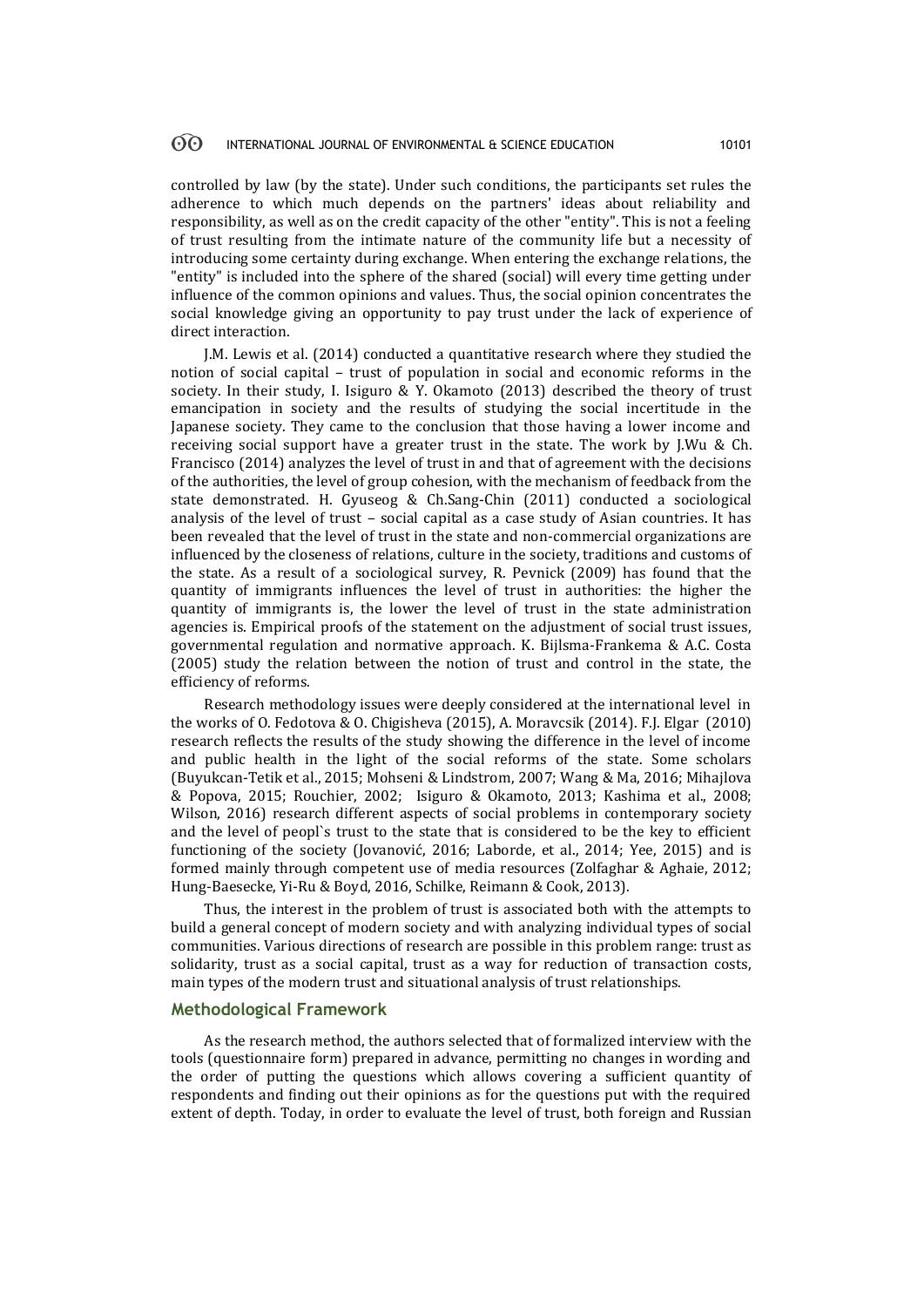researchers have worked out and rather widely used the "unidimensional" trust indices. For instance, Autonomous Nonprofit Organization Analytical Center of Yuri Levada (ANO Levada Center) (2016) created a renewed technique of calculation the social moods index, according to which they began to take into account the estimates of the population's level of trust in the basic governmental institutions. The index of trust TI is calculated as a total of the "completely trusting" percentage T and half of the "not quite trusting" share Ť, minus the percentage of "not trusting" NT and adding 100:

# **TI = T + Ť/2 – NT + 100.**

The methods of calculating the aggregated index in the renewed technique remain unchanged: the questions used for building the index are aimed at singling out the positive or negative evaluations (or the directions of change of the evaluations) in order to focus the attention on the index behavior. In each question, an individual index is built up as the difference of shares of positive and negative answers and 100 is added to avoid negative values of the index. Thus, the index can change within the range of 0 to 200, with index values that are less 100 meaning the negative evaluations prevailing. A high absolute level of the particular trust index implies the trust index TI exceeding 100%.

In February-March of 2016, the respondents (citizens of the "Khatyryksky settlement" MS of Namsky rural area) were asked to evaluate to what extent the following local self-government agencies deserve trust:

- $-$  Head of Namsky rural area;
- Administration of Namsky rural area;
- Head of Khatyryksky settlement;
- Administration of Khatyryksky settlement.

In order to achieve representativeness of the survey results, for all the adult population of Khatyryksky settlement, the authors used the quota sample formed on the basis of statistical data of age and gender characteristics and the data about education of the population. The parameters of quotas reproduce the population structure and are a micromodel of the object studied. The total scope of the sample is 100 respondents.

| Age       | Total quantity Men<br>of<br>the |     | Percentage | Women | Percentage |
|-----------|---------------------------------|-----|------------|-------|------------|
|           | population                      |     |            |       |            |
| 18-19     | 16                              | 8   | 48%        | 8     | 52%        |
| $20 - 24$ | 82                              | 43  | 53%        | 39    | 47%        |
| $25 - 29$ | 90                              | 46  | 51%        | 44    | 49%        |
| $30 - 34$ | 78                              | 39  | 50%        | 39    | 50%        |
| 35-39     | 86                              | 45  | 52%        | 41    | 48%        |
| 40-44     | 88                              | 55  | 63%        | 33    | 37%        |
| $45 - 49$ | 72                              | 42  | 58%        | 30    | 42%        |
| 50-54     | 58                              | 29  | 50%        | 29    | 50%        |
| $55 - 59$ | 45                              | 13  | 28%        | 32    | 72%        |
| $60 - 64$ | 50                              | 18  | 37%        | 32    | 63%        |
| 65-69     | 39                              | 16  | 42%        | 23    | 58%        |
| 70<br>and | 32                              | 11  | 33%        | 21    | 67%        |
| older     |                                 |     |            |       |            |
| Total     | 736                             | 365 |            | 371   |            |

**Table 1.** Total quantity of the population of Khatyryksky settlement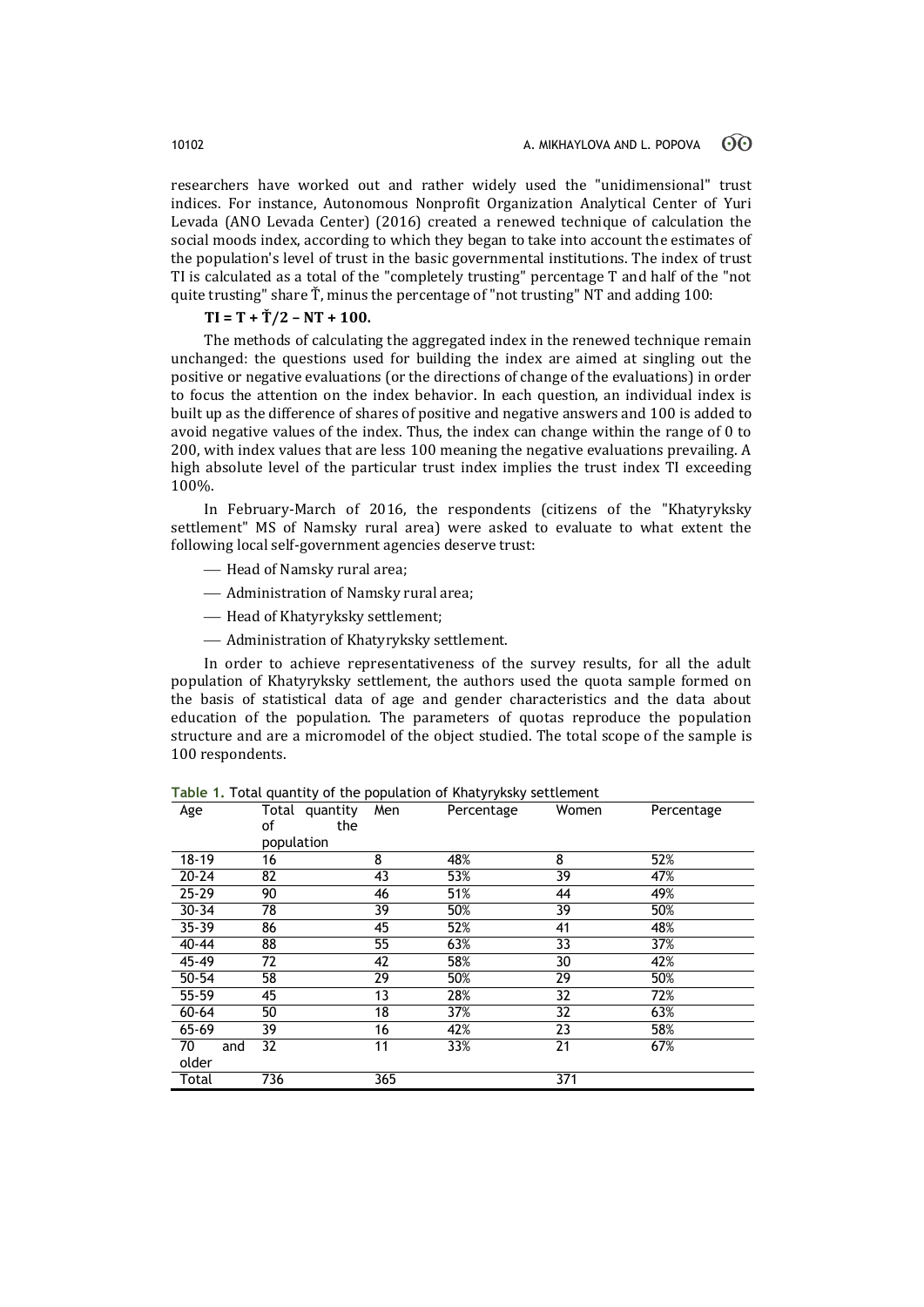Source: compiled by the authors on the basis of the data provided by Administration of Khatyryksky settlement.

| Age               | Men | Women | Total |  |
|-------------------|-----|-------|-------|--|
| $18 - 19$         |     |       | 2     |  |
| $20 - 24$         | n   | 5     | 11    |  |
| $25 - 29$         |     | 6     | 12    |  |
| $30 - 34$         | 5   | 6     | 11    |  |
| $35 - 39$         | h   | 6     | 12    |  |
| $40 - 44$         |     | 5     | 12    |  |
| $45 - 49$         | n   | 4     | 10    |  |
| $50 - 54$         |     |       | 8     |  |
| $55 - 59$         |     | 4     | 6     |  |
| $60 - 64$         |     | 4     |       |  |
| $65 - 69$         |     |       | 5     |  |
| 70 and older      |     |       | 4     |  |
| <b>Total</b><br>. | 49  | 51    | 100   |  |

**Table 2.** Quota assignment for the interviewer

Source: compiled by the authors.

The questionnaire form includes 18 questions determining the attitude and extent of trust of the Khatyryksky settlement population in the settlement administration. When developing the research tools, indices that allow analyzing the general attitude of the respondents to the settlement administration – the overall evaluation of its activity and the level of trust in it – were integrated in the questionnaire. Alongside with that, it was expected to find out if there was a relation between these two most important parameters of attitude to the municipal government agencies. During the survey (February-March 2016), the respondents were asked to select a word that would describe their attitude to the administration of the "Khatyryksky settlement" municipal formation in the most precise way.

Two expert interviews were conducted on the basis of the "Khatyryksky settlement" municipal formation of Namsky rural area in March 2016. The following people were selected as experts:

1. Head of administration of the "Khatyryksky settlement" municipal formation of Namsky rural area;

2. A citizen of Khatyryksky settlement of Namsky rural area, labor veteran, veteran of the State and municipal service.

Each expert was asked to answer questions of the survey tool prepared in advance.

### **Results and Discussions**

During the research, the following results were obtained. The word "respect" was selected the greatest number of times – by 23 respondents. Other most popular answers included "trust" and "support" – in 20 and 22 respondents, accordingly. 26% of the surveyed chose the word "indifference". And it is only 9 respondents that said the word "mistrust" described their attitude towards the local self-government agencies in the most exact manner. The majority of the population surveyed – 65% – selected the positive answer options as ones describing their attitude to the administration of the Khatyryksky settlement MS most precisely.

To answer the second question – whose thoughts and ideas in the respondents' opinion are represented by the officials of Khatyryksky settlement, the majority chose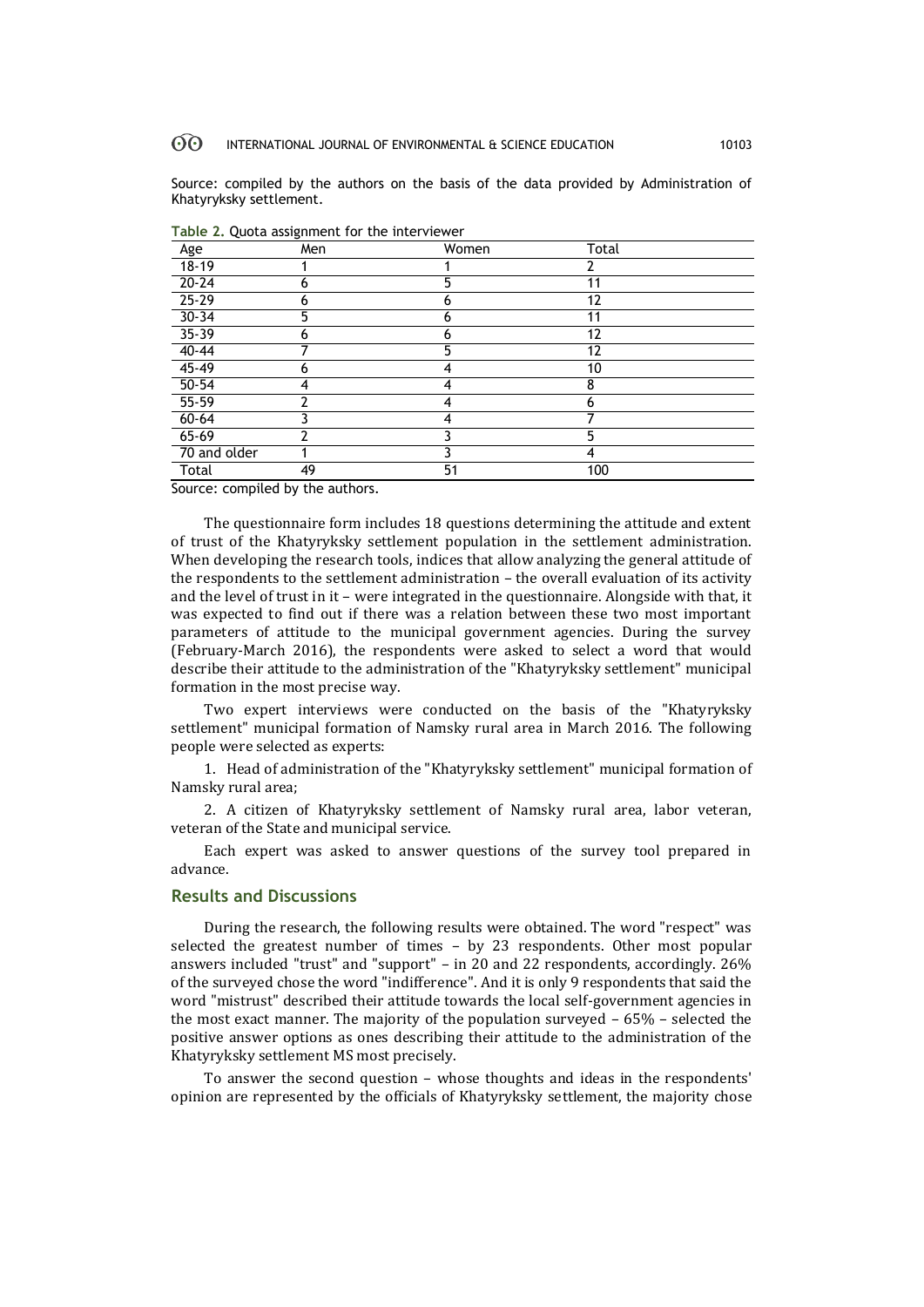the "ones of their superiors" option (39%), with 30% answering that the officials represent the interests of the population. 17 respondents think it is the state, and 9 respondents believe the settlement administration represents its own interests only.

**Table 3.** Contingency of the respondents' age and their answers to the question "In your opinion, whose thoughts and ideas do the officials of the administration of Khatyryksky settlement of Namsky rural area represent?"

| Answer options    |    |     | $18 - 34$ | $35 - 54$ | 55-70 and | Total |
|-------------------|----|-----|-----------|-----------|-----------|-------|
|                   |    |     |           |           | more      |       |
| Ones of the state |    |     |           | 10        |           | 18    |
| Ones              | οt | the | 15        | 14        | 12        | 41    |
| superiors         |    |     |           |           |           |       |
| Their own ones    |    |     |           |           |           |       |
| Ones              | οt | the | о         | 15        |           | 32    |
| population        |    |     |           |           |           |       |
| Total             |    |     |           |           |           | 100   |

Source: compiled by the authors.

Practically all of the respondents surveyed address to the local self-government agencies on a regular basis, and only 6 respondents admitted to have never gone to get any services to the local self-government agencies of Khatyryksky settlement. Most respondents turn to them once every 2-3 months (33%).

**Table 4.** Contingency of the respondents' age and their answers to the question "How often do you address to the administration in order to solve certain questions?"

| Answer options         | 18-34 | 35-54 | 55-70 and more | <sup>-</sup> otal |
|------------------------|-------|-------|----------------|-------------------|
| 1-2 times per month    |       |       |                |                   |
| Once every 2-3 months  |       |       |                |                   |
| Once every half a year |       |       |                |                   |
| Not sure               |       |       |                |                   |
| Total                  |       |       |                |                   |

Source: compiled by the authors.

The population of middle age (from 35 to 54 years old) addresses to the administration of Khatyryksky settlement the most frequently. The respondents said they turned to the administration for solving certain problems once a month or several times every 2-3 months (21% of the respondents). The population's satisfaction with the activity of the local self-government agencies, including their information openness, is an index by which the efficiency of the activity of the local self-government agencies in the sphere of organizing the municipal administration. This index characterizes the population's satisfaction with the activity of the local self-government agencies, its level of trust in the authorities, including the social and economic policy carried out in the region, as well as the extent of openness of the executive power agencies.

Many (23%) of the respondents were not sure to answer the question about their satisfaction with the accessibility of information about the procedure and results of activity of the municipal officials. However, almost half of the surveyed said they were not satisfied with the accessibility of information (47%). The remaining 30% answered they were satisfied with the information about the activity of the municipal officials. The majority  $-46\%$  – of the respondents are satisfied with the quality of replies received from the local self-government agencies to their requests in the oral and written form, while 21% were not sure to answer. The question "Do you consider the terms of answering your requests acceptable?" was answered in the positive by 55% of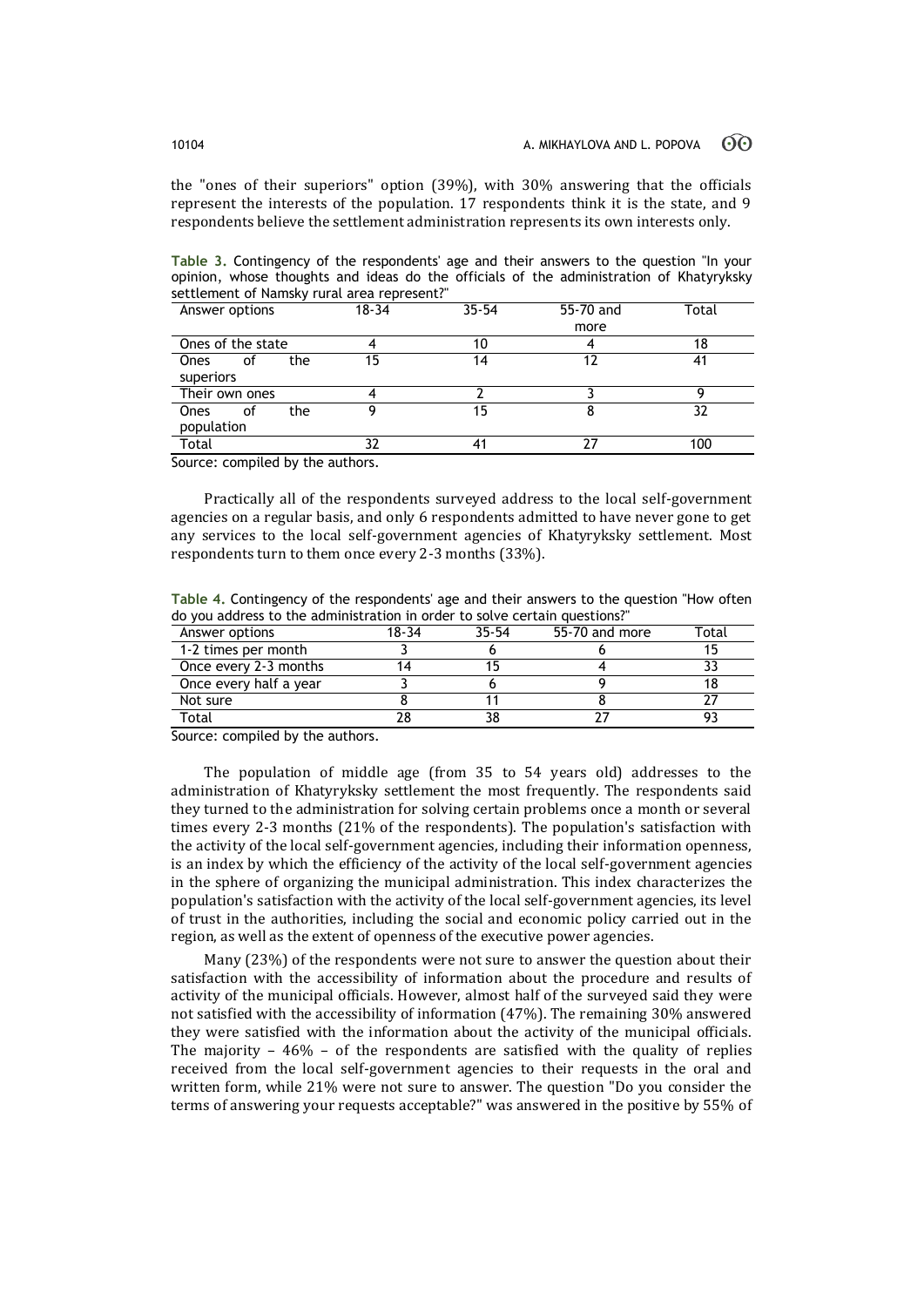the respondents, with 45% saying the terms were unacceptable. The professionalism level of the municipal officials satisfied 42% of the respondents, with 39% being not satisfied by it and 19 respondents being not sure to answer. The level of state services provision by the administration of Khatyryksky settlement was evaluated as excellent by 2% of the respondents, as a good one – by 29%, and as a satisfactory one – by 47% of the surveyed 100. 22% of the respondents marked the "bad / unsatisfactory" option. On balance, the respondents evaluated the work of administration as "satisfactory".

Therefore, a general conclusion can be made from the above that the population of Khatyryksky settlement is on average satisfied by the quality of state services provided by the settlement administration.

The authors have calculated the index of trust TI. In Table 5, TI (the head of the rural area) =  $65 + 26/2 - 3 + 100$  TI (the head of the rural area) = 175%.

| Head of Namsky rural area | Quantity of respondents | Percentage |
|---------------------------|-------------------------|------------|
| Completely deserves       | 65                      | 65%        |
| Not completely deserves   |                         | 26%        |
| Does not deserve at all   |                         | 3%         |
| No answer                 |                         | 6%         |
| Total                     | 100                     | 100%       |

**Table 5.** The extent the head of Namsky rural area deserves trust

Source: compiled by the authors.

**Table 6.** The extent the head of Khatyryksky settlement deserves trust.

| Head                | οf | Khatyryksky             | Quantity of respondents | Percentage |
|---------------------|----|-------------------------|-------------------------|------------|
| settlement          |    |                         |                         |            |
| Completely deserves |    |                         | 44                      | 44%        |
|                     |    | Not completely deserves | 41                      | 41%        |
|                     |    | Does not deserve at all |                         | 8%         |
| No answer           |    |                         |                         | 7%         |
| Total               |    |                         | 100                     | 100%       |
|                     |    |                         |                         |            |

Source: compiled by the authors.

In Table 6, TI (the head of the settlement) =  $44 + 41/2 - 8 + 100$  TI (the head of the settlement) = 156,5%. As it is clear from the calculations, the index of trust of the head of Khatyryksky settlement is much lower than that of the head of Namsky rural area. Nevertheless, both enjoy a high level trust with the population of Khatyryksky settlement, with the value exceeding 100%.

| Table 7, The extent the administration of Nanisky fural area deserves trust |    |            |  |  |  |  |
|-----------------------------------------------------------------------------|----|------------|--|--|--|--|
| Administration of Namsky Quantity of respondents                            |    | Percentage |  |  |  |  |
| rural area                                                                  |    |            |  |  |  |  |
| Completely deserves                                                         | 38 | 38%        |  |  |  |  |
| Not completely deserves                                                     | 48 | 48%        |  |  |  |  |
| Does not deserve at all                                                     |    | 6%         |  |  |  |  |

**Table 7.** The extent the administration of Namsky rural area deserves trust

Source: compiled by the authors.

In Table 7, TI (the administration of the rural area) =  $38 + 48/2 - 6 + 100$  TI (the administration of the rural area) = 156%.

**Table8.** The extent the administration of Khatyryksky settlement deserves trust

No answer 8 8%  $\Gamma$ Otal 100  $\sim$  100  $\sim$  100  $\sim$  100%  $\sim$  100%  $\sim$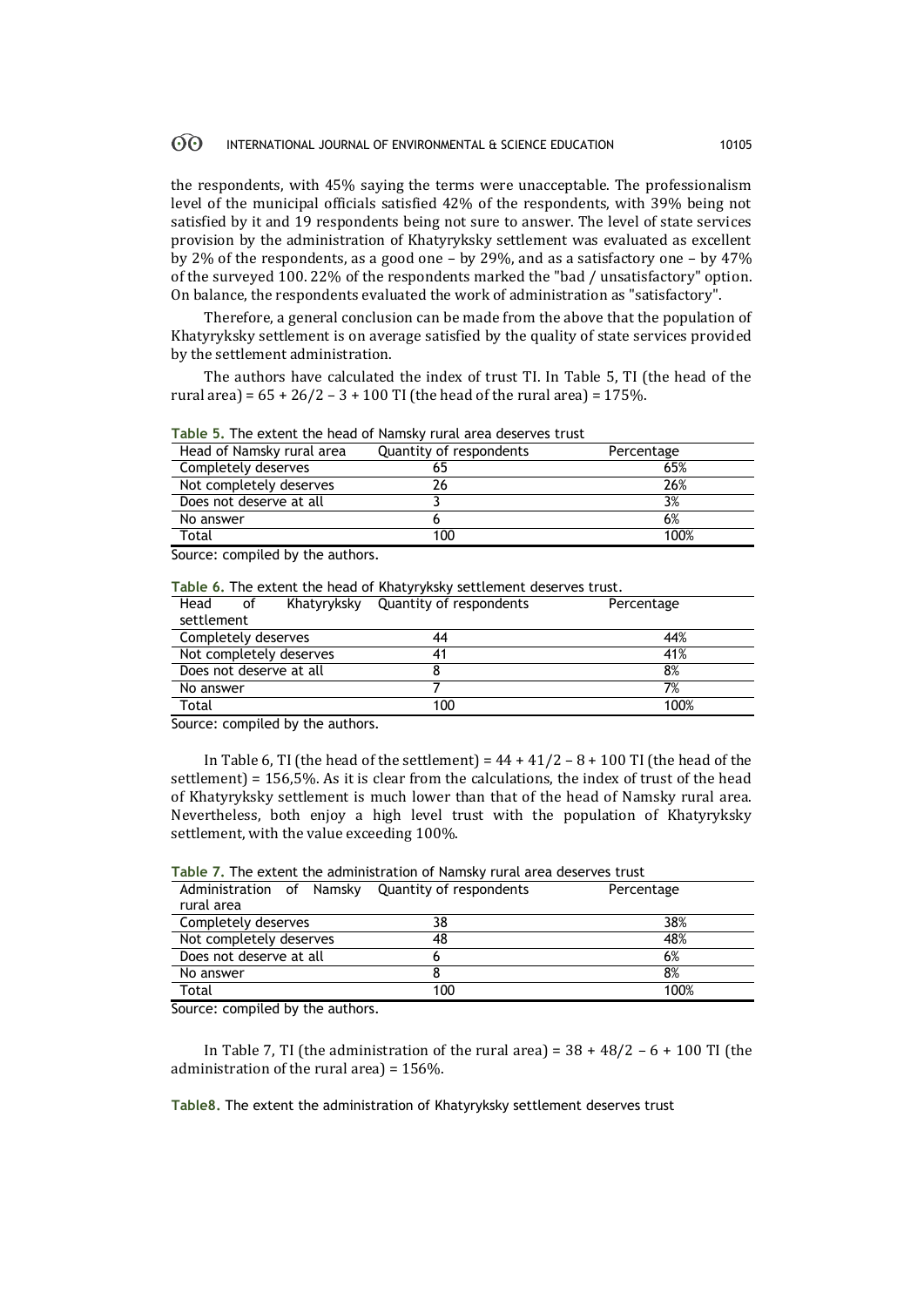| Administration          | οf | Quantity of respondents | Percentage |
|-------------------------|----|-------------------------|------------|
| Khatyryksky settlement  |    |                         |            |
| Completely deserves     |    | 47                      | 47%        |
| Not completely deserves |    | 42                      | 42%        |
| Does not deserve at all |    |                         | 5%         |
| No answer               |    |                         | 6%         |
| Total                   |    | 100                     | 100%       |

Source: compiled by the authors.

In Table 8, TI (the settlement administration) =  $47 + 42/2 - 5 + 100$  TI (the settlement administration) = 163%.

Similarly, the calculations performed demonstrate that this time the trust index of the settlement administration is higher than the one of the rural area administration, although both values exceed a high population trust index mark.

In a talk to the head of administration of the municipal structure, it has been found out that no studies of the population's level of trust in the settlement administration of the "Khatyryksky settlement" municipal structure of Namsky rural area were conducted before. According to the result of the questionnaire survey conducted by the authors, it has been revealed that both the administration and head of the municipal settlement administration have a relatively high absolute level of the particular trust index (its values exceeding 100% stand for the positive evaluations prevailing, in particular, the head scored 156,5, and the administration – 163). As it has been found, the administration does not provide for any special measures aimed at forming trust with the population. However, the administration, in particular – head of the municipal structure, pay much attention to the spiritual condition and development of the population. For this purpose, lecturers speaking on the important topics of personal development, mental integrity, the good in the world, selecting one's path, health improvement methods and many others have already visited the settlement several times. As the head of the municipal structure administration believes, "Trust is built up from honesty, and honesty – from accepting oneself, accepting and understanding what is happening".

The "Khatyryksky settlement" municipal structure has got its page in the official website of the government of the Republic of Sakha (Yakutia) which is updated on a regular basis. It should be recalled that the availability of the official website for a municipality is stipulated by the federal law in order to ensure the citizens' access to the information about the activity of the local self-government agencies.

The head of the "Khatyryksky settlement" municipal structure mentioned that people became much franker and they clearly expressed their opinions: "We live in a time when everything is broadly covered by the mass media. On the television and in newspapers, they speak much about politics, not only about the world powers but also about municipal administrations. Everybody has got their own opinions and everybody has the right to express it openly without fearing any pressure. This is clearly stated in our laws. Even when meeting the head of the republic, a simple worker can stand up and speak his mind and introduce his suggestions".

The same opinion is shared by the expert – the veteran of the State and municipal administration. When asked about the frankness of the officials and the population, the expert has confirmed the population is becoming more open in expressing their opinions yet there has been no certainty in this respect as for frankness of the officials. The words of the officials are not always up to reality. The expert listed some criteria which would promote trust in the administration of the "Khatyryksky settlement" municipal structure. First, this is creation of new jobs. The main drive force in the work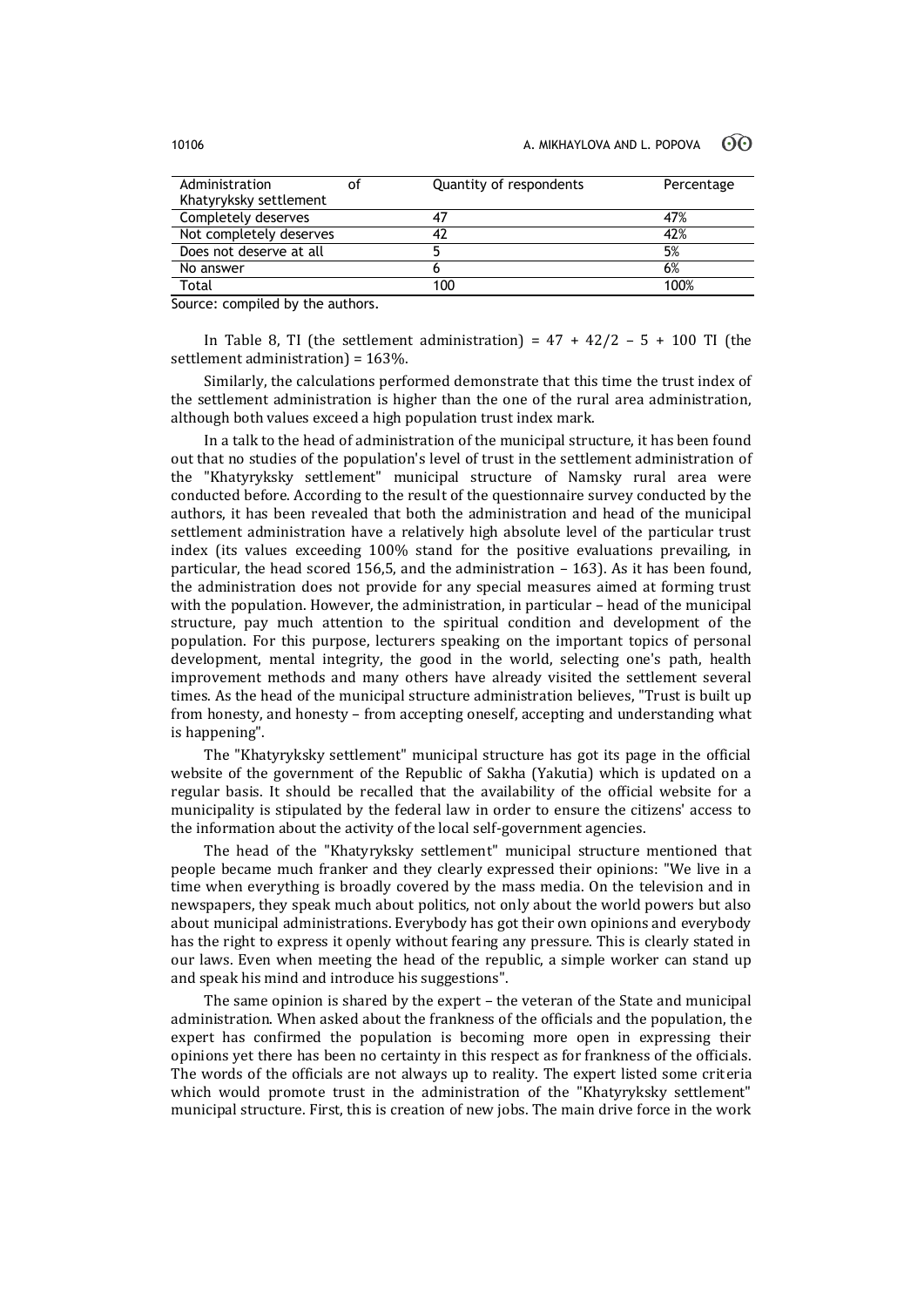of administration is the wish to improve the quality of life of the population, with new jobs playing a special part in it. Jobs should be granted to the young people in order to avoid "brain drain". This problem has to be placed at a larger scale level by the administration. Second, one of the criteria for enhancing the trust are the specialists whose qualifications are up to their positions.

The results of the study conducted provide answers to the suppositions put forward earlier.

Hypothesis 1: the population's level of trust in the settlement administration is influenced by the extent of efficiency of activity of the administration and the population's satisfaction with this activity. The population's satisfaction with the activity of the local self-government agencies is an index using which the efficiency of the activity of the local self-government agencies in organizing the municipal administration is determined. This index characterizes the population's satisfaction with the activity of the local self-government agencies and its level of trust in the authorities.

For revealing the overall mark of the population's satisfaction with the activity of the local self-government agencies, the respondents were asked to answer 4 questions. The majority  $-46\%$  – of the respondents are satisfied with the quality of replies received from the local self-government agencies to their requests in the oral and written form, while 21% were not sure to answer. The question "Do you consider the terms of answering your requests acceptable?" was answered in the positive by 55% of the respondents, with 45% saying the terms were unacceptable. The professionalism level of the municipal officials satisfied 42% of the respondents, with 39% being not satisfied by it and 19 respondents being not sure to answer. The level of state services provision by the administration of Khatyryksky settlement was evaluated as excellent by 2% of the respondents, as a good one – by 29%, and as a satisfactory one – by 47% of the surveyed 100. 22% of the respondents marked the "bad / unsatisfactory" option. On balance, the respondents evaluated the work of administration as "satisfactory". The mathematical calculation of the population's trust index for the settlement administration and the head of the "Khatyryksky settlement" municipal structure has demonstrated 163% and 156,5%, respectively (the values exceeding 100% stand for the positive evaluations prevailing). So the hypothesis has been confirmed. During the study, a rather close connection between the level of trust expressed in the settlement administration and evaluation of their activity: the higher the evaluation of their activity, the higher the level of trust expressed in them.

Hypothesis 2: A high level of frankness between the population and the government, i.e. the people nowadays speak frankly about their attitude to the authorities, and the words of the officials are up to the reality. This supposition is only confirmed in part. The questionnaire survey has shown that most respondents believe the words of the officials of Khatyryksky settlement (34%). No respondent chose the item "always / almost always lie or keep back the truth". Meanwhile, the question about frankness of the population has got completely opposite results. 22% of the surveyed say almost all or the majority of people today frankly speak about their attitude to the authorities without keeping back what they really think about them. "Half answer frankly, the other half do not," 38% answered, and 26% of the surveyed ones chose the item "The majority keep back what they think". By the respondents' answers, it is evident that the population is not frank enough in expressing their opinion about the government.

Hypothesis 3: The extent of trust demonstrated by the population depends both on the authority level (settlement administration, area administration) and the evaluation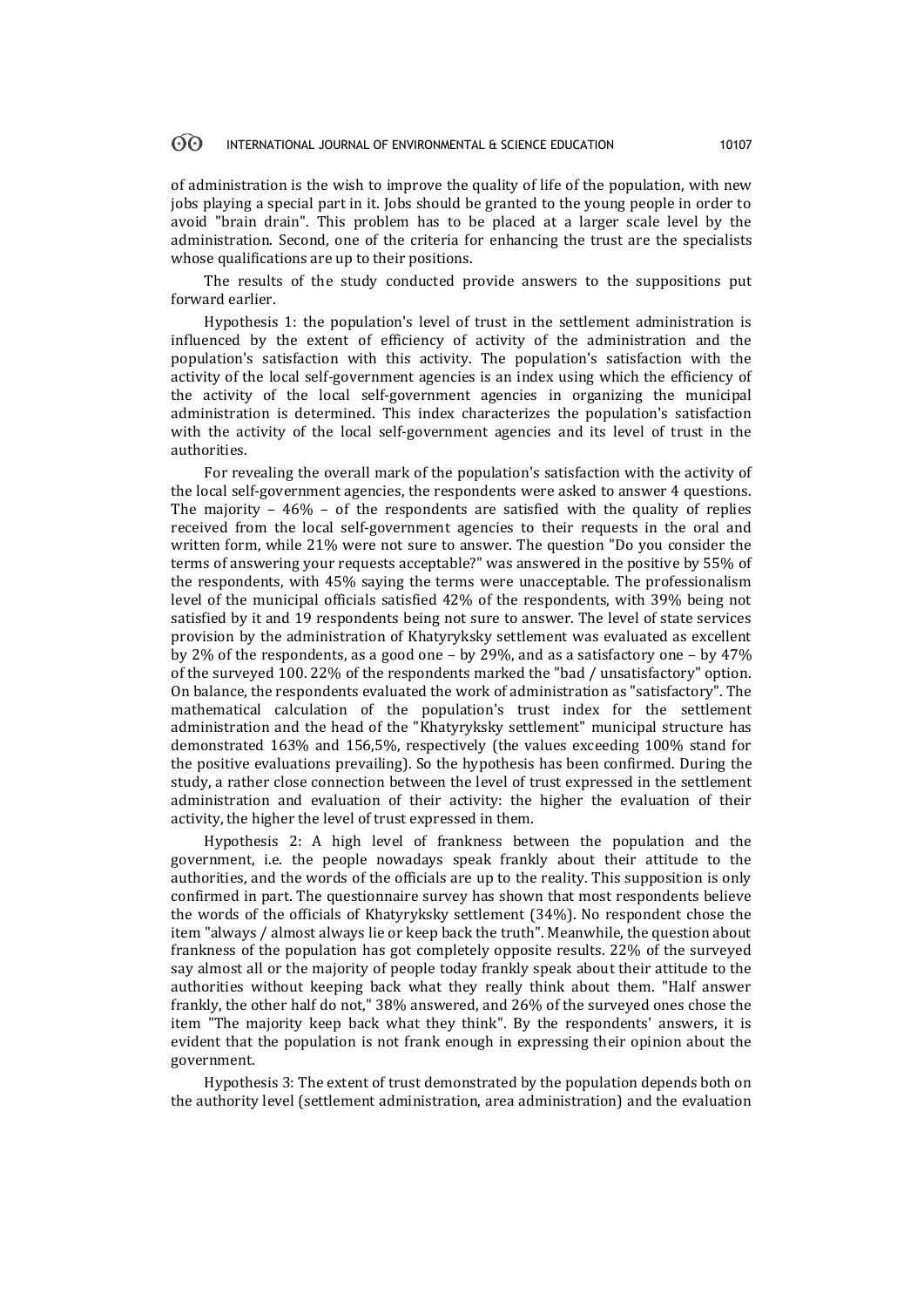object (head of the administration agency (the head) or the power structure headed by him (administration)). The calculation of the trust index has confirmed this hypothesis. The geographically close municipal administration agency, the administration of the "Khatyryksky settlement" municipal structure has got a higher value of trust index – 163% - than the administration of the rural area – 156%. According to the results obtained, the level of the population's trust in the head of the municipal structure is lower than that to the administration of the "Khatyryksky settlement" municipal structure itself. Experts explain this phenomenon as follows: head of administration is an elected position while the administration as a municipal authority has already earned a certain reputation for many years, an image which has got a positive characteristics among the Khatyryksky settlement population, as the research has demonstrated.

Proceeding from the results of the empirical study conducted, the following practical recommendations aimed at enhancing the population's level of trust in the administration of the "Khatyryksky settlement" municipal structure of Namsky rural area can be suggested.

1. Duties of an official responsible for public relations have to be added into the job description of the leading specialist of the "Khatyryksky settlement" municipal structure.

2. The leading specialist should continuously monitor the level of population's trust in and satisfaction with the activity of the settlement administration and the head of the municipal structure.

3. The deputy head keeping the official page of the "Khatyryksky settlement" municipal structure should create the Internet-based public office and supply more detailed information in the empty sections of the webpage.

4. Instructional measures for improving the population's Internet literacy should be taken on the basis of Khatyryksky comprehensive secondary school named after M.K. Ammosov.

## **Conclusion**

In the daily life, each person faces the question touching on the problem of trust in this or that way: whether I can trust this man, whether the publications of this newspaper can be trusted, whether this company is trustworthy, whether I should trust my savings to the bank and so on. All of them draw the attention directly or indirectly to the phenomenon of trust as a result or a condition for decision making. The majority of such situations are related to the problem of choosing only one action option from several possible ones: by making their choice people in fact show an act of trust in a certain person, organization, word etc. Many researchers tend to consider trust as a condition of independent choice to be one of the principal features of the modern society distinguishing it from the traditional one. The modernity forms a special environment from which the situations of "copresence" that are characteristic of the traditional lifestyle pattern gradually disappear. The logics of an individual's actions becomes less predictable, hence the opportunities for controling the actions of others get limited.

The research conducted has completely confirmed two of the suggestions made. During the study, a rather close connection between the level of trust expressed in the settlement administration and evaluation of their activity: the higher the evaluation of their activity, the higher the level of trust expressed in them. The hypothesis was confirmed by calculation of the index of trust. The geographically close municipal administration agency, the settlement administration of "Khatyryksky nasleg"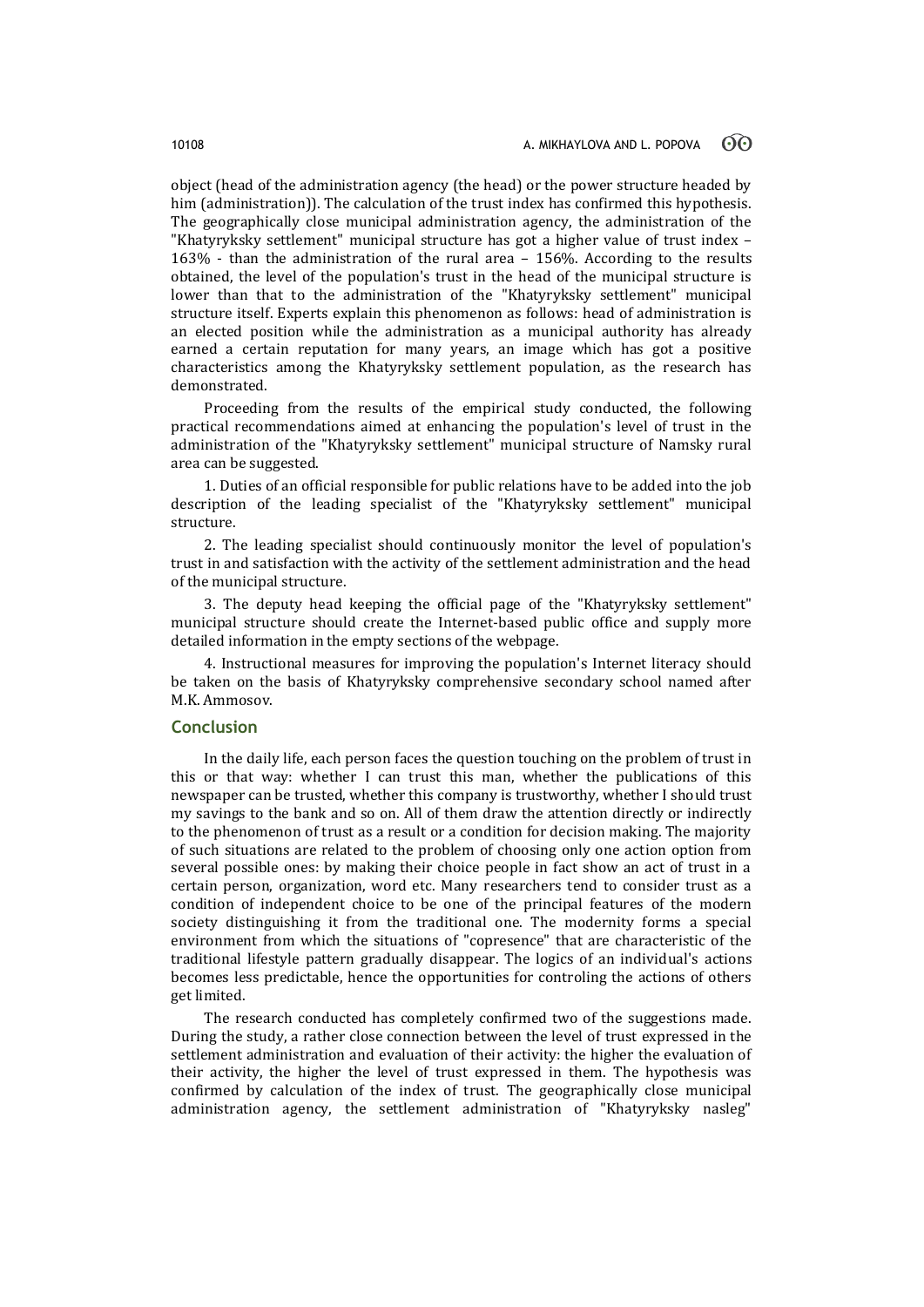municipal structure has got a higher value of trust index – 163% - than the administration of the rural area – 156%. According to the results obtained, the level of the population's trust in the head of the municipal structure is lower than that to the administration of "Khatyryksky settlement" municipal structure itself. Experts explain this phenomenon as follows: head of administration is an elected position while the administration as a municipal authority has already earned a certain reputation for many years, an image which has got a positive characteristics among the Khatyryksky settlement population, as the research has demonstrated.

The hypothesis about a high level of frankness between the population and the government was only confirmed in part. The questionnaire survey has shown that most respondents believe the words of the officials of Khatyryksky settlement (34%). No respondent chose the item "always / almost always lie or keep back the truth". Meanwhile, the question about frankness of the population has got completely opposite results. 22% of the surveyed say almost all or the majority of people today frankly speak about their attitude to the authorities without keeping back what they really think about them. "Half answer frankly, the other half do not," 38% answered, and 26% of the surveyed ones chose the item "The majority keep back what they think". By the respondents' answers, it is evident that the population is not frank enough in expressing their opinion about the government.

Thus, trust is becoming one of the fundamental processes in today's world. The topic of trust acts as a crucial one in the relationships of the state and the civil society, between different institutions, between individual social groups and citizens. The power not enjoying the people's trust is doomed. Meanwhile, trust in the authorities is made up first of all by the efficient implementation of social policy, taking care of people, by ensuring the normal conditions of life, and by providing support for the socially vulnerable groups of population first of all.

### **Disclosure statement**

No potential conflict of interest was reported by the authors.

### **Notes on contributors**

**Anna Mikhaylova,** PhD, head of the Department of Sociology and Human Resources Management at the Financial and Economic Institute of North-Eastern Federal University named after M.K. Ammosov, Yakutsk, Russia.

**Liudmila Popova**, PhD, Aassociate Professor of the Department of Sociology and Human Resources Management at the Financial and Economic Institute of North-Eastern Federal University named after M.K. Ammosov, Yakutsk, Russia.

#### **References**

- Autonomous Nonprofit Organization Analytical Center of Yuri Levada (ANO Levada Center) (2016). Direct access[: http://www.levada.ru/](http://www.levada.ru/)
- Bijlsma-Frankema, K. & Costa, A.C. (2005). Understanding the Trust-Control Nexus. *International Sociology, 20*, 259-282.
- Buyukcan-Tetik, A., Finkenauer, C., Siersema, M., Vander H,K. & Krabbendam, L. (2015). Social Relations Model Analyses of Perceived Self-Control and Trust in Families. *[Journal of Marriage &](javascript:__doLinkPostBack()  [Family](javascript:__doLinkPostBack()*, *77*, 209-223.
- [Elgar, F.J.](javascript:__doLinkPostBack() (2010). Income Inequality, Trust, and Population Health in 33 Countries. *[American Journal of Public](javascript:__doLinkPostBack()  [Health](javascript:__doLinkPostBack()*, *11,* 2311-2315.
- Fedotova, O. & Chigisheva, O. (2015). Comparative analysis: methodological optics in the ideological context. *[International Perspectives on Education and Society](https://www.scopus.com/source/sourceInfo.uri?sourceId=4100151515&origin=recordpage)*, *26*, 57-82.
- [Gyuseog,](javascript:__doLinkPostBack() H. & [Sang-Chin,](javascript:__doLinkPostBack() Ch. (2011). Trust Working in Interpersonal Relationships: A Comparative Cultural Perspective with a Focus on East Asian Culture. *[Comparative Sociology](javascript:__doLinkPostBack()*, *10(3),* 380-412.